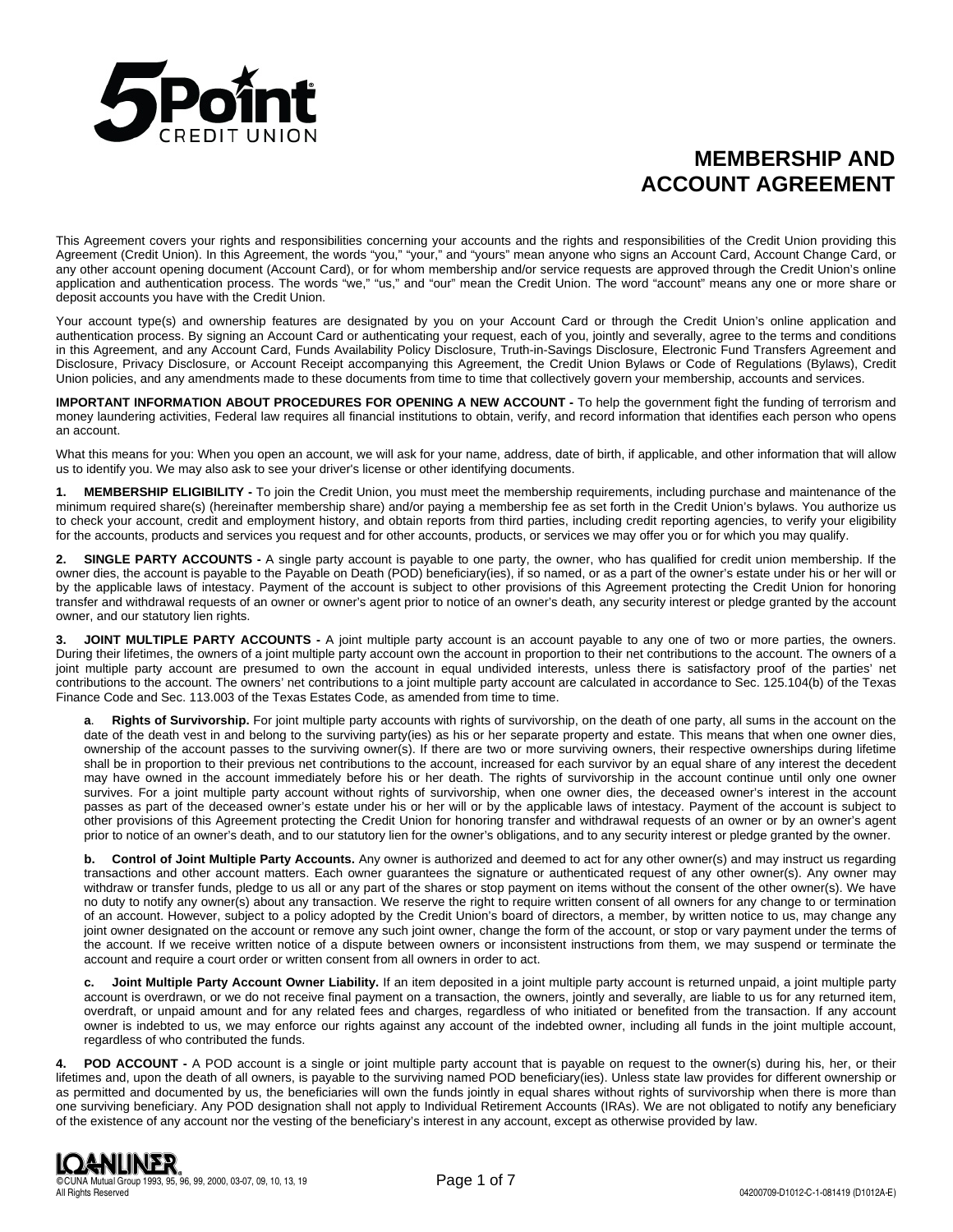**5. ACCOUNTS FOR MINORS -** We may require any account established by a minor to be a joint multiple party account with an owner who has reached the age of majority under state law and who shall be jointly and severally liable to us for any returned item, overdraft, or unpaid amount on such account and for any related fees and charges. We may pay funds directly to the minor without regard to his or her minority. Unless a parent is an account owner, the parent shall not have any account access rights. We have no duty to inquire about the use or purpose of any transaction except as required by applicable law. We will not change the account status when the minor reaches the age of majority unless the change is authorized in writing by all account owners.

**6. ACCOUNTS SUBJECT TO TUTMA -** An account designated as subject to the Texas Uniform Transfers to Minors Act (TUTMA) is a single party account for a minor. The account is created by the transfer of funds into an account subject to the TUTMA for a named minor. The transfer and all additional deposits to the account are irrevocable gifts to the minor. The transferor of the initial deposit to the account must name one person eligible under the TUTMA to serve as custodian of the account. The custodian has possession and control of the account and is required by law to manage the account for the exclusive right and benefit of the minor and, barring a court order otherwise, is the only party authorized to make deposits, withdrawals, or close the account. We have no duty to inquire about the use or purpose of any transaction except as required by applicable law. If the custodian dies without a successor custodian already named for the account, we may suspend the account until a successor custodian is named, we receive instructions from any person authorized by law to withdraw funds, or we receive a court order authorizing withdrawals.

**7. CONVENIENCE ACCOUNT -** A convenience account is an account established by one or more parties, the owners, who have authorized one or more other persons, the convenience signers, to make transactions to the account. All sums on deposit in a convenience account may be paid or delivered to the account, to the owner(s), or to the convenience signer(s) for the convenience of the owner(s). The convenience signer(s) have no ownership interest in a convenience account and no voting rights in the Credit Union. The deposit of funds to a convenience account does not affect the title to the deposit and does not constitute a gift to a convenience signer of the deposit, any additions, or any accruals. If anyone other than an account owner makes a deposit to a convenience account, the deposit and any additions and accruals are deemed to have been made by an owner. Upon the death of the last surviving owner, ownership of a convenience account passes as a part of the owner's estate under his or her will or by the applicable laws of intestacy; a convenience signer has no right of survivorship in the account. We may continue to pay funds in a convenience account to the convenience signer(s) until we receive written notice from any account owner not to make payment to a convenience signer(s) or until we receive written notice of the death of the last account owner. We have no duty to inquire about the use or purpose of any transaction made by a convenience signer for a convenience account except as required by applicable law.

**DEPOSIT OF FUNDS REQUIREMENTS -** Funds may be deposited to any account, in any manner approved by the Credit Union in accordance with the requirements set forth in the Truth-in-Savings Disclosure. Deposits made by mail, at night depositories, or at unstaffed facilities are not our responsibility until we receive them. We reserve the right to refuse or to return any deposit.

**a. Endorsements.** We may accept transfers, checks, drafts, and other items for deposit into any of your accounts if they are made payable to, or to the order of, one or more account owners even if they are not endorsed by all payees. You authorize us to supply missing endorsements of any owners if we choose. If a check, draft, or item that is payable to two or more persons is ambiguous as to whether it is payable to either or both, we may process the check, draft, or item as though it is payable to either person. If an insurance, government, or other check or draft requires an endorsement, we may require endorsement as set forth on the item. Endorsements must be made on the back of the check or draft within 1½ inches of the top edge, although we may accept endorsements outside this space. However, any loss we incur from a delay or processing error resulting from an irregular endorsement or other markings by you or any prior endorser will be your responsibility. If we offer a remote deposit capture service and you have been approved to use the service to make deposits to your account, you agree that, prior to transmitting check or draft images, you will restrictively endorse each original check or draft in accordance with any other agreement with us that governs this service.

**b. Collection of Items.** We act only as your agent and we are not responsible for handling items for deposit or collection beyond the exercise of ordinary care. We are not liable for the loss of an item in transit or the negligence of any correspondent. Each correspondent will only be liable for its own negligence. We may send any item for collection. Items drawn on an institution located outside the United States are handled on a collection basis only. You waive any notice of nonpayment, dishonor, or protest regarding items we purchase or receive for credit or collection to your account. We reserve the right to pursue collection of previously dishonored items at any time, including giving a payor financial institution extra time beyond any midnight deadline limits.

**c. Restrictive Legends.** Some checks and drafts contain restrictive legends or similar limitations on the front of the item. Examples of restrictive legends include "two signatures required," "void after 60 days," and "not valid over \$500.00." We are not liable for payment of any check or draft contrary to a restrictive legend or other limitation contained in or on the item unless we have specifically agreed in writing to the restriction or limitation.

**d. Final Payment.** All checks, drafts, automated clearinghouse (ACH) transfers or other items credited to your account are provisional until we receive final payment. If final payment is not received, we may charge your account for the amount of such items and impose a returned item fee on your account. Any collection fees we incur may be charged to your account. We reserve the right to refuse or return any item or fund transfer.

Direct Deposits. We may offer direct deposit services, including preauthorized deposits (e.g., payroll checks, Social Security or retirement checks, or other government checks) or preauthorized transfers from other accounts. You must authorize direct deposits or preauthorized transfers by completing a separate authorization document. You must notify us if you wish to cancel or change a direct deposit or preauthorized transfer. Any cancellation or change will become effective once we receive notice from you and have a reasonable period of time to act on your request. If your account is overdrawn, you authorize us to deduct the amount your account is overdrawn from any deposit, including deposits of government payments or benefits. If we are required to reimburse the U.S. Government for any benefit payment directly deposited into your account, we may deduct the amount returned from any of your accounts, unless prohibited by law.

**f. Crediting of Deposits.** Deposits will be credited to your account on the day we consider them received as stated in our Funds Availability Policy Disclosure.

# **9. ACCOUNT ACCESS**

Authorized Signature. Your signature on the Account Card, or authentication and approval of your account, authorizes your account access. We will not be liable for refusing to honor any item or instruction if we believe the signature is not genuine. If you have authorized the use of a facsimile signature, we may honor any check or draft that appears to bear your facsimile signature, even if it was made by an unauthorized person. You authorize us to honor transactions initiated by a third person to whom you have given your account information, even if you do not authorize a particular transaction.

**b.** Access Options. You may access your account(s) in any manner we permit including, for example, in person at one of our branch offices, at an ATM or point-of-sale device, or by mail, telephone, automatic transfer, internet access or mobile application. We may return as unpaid any check or draft drawn on a form we do not provide, and you are responsible for any losses, expenses or fees we incur as a result of handling such a check or draft. We have the right to review and approve any form of power of attorney and may restrict account withdrawals or transfers. We may refuse to honor a power of attorney if our refusal is conducted in accordance with applicable state law.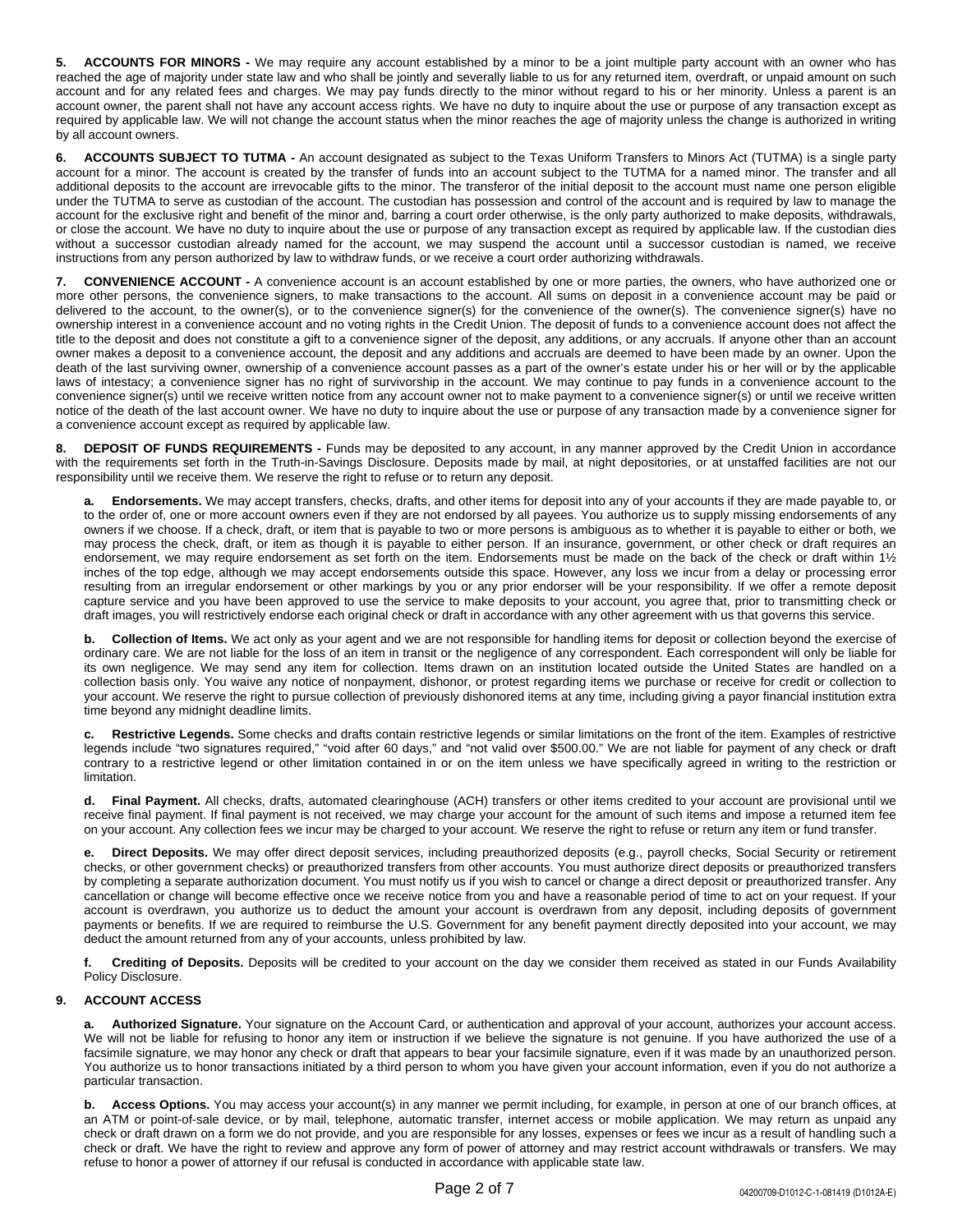**c. Credit Union Examination.** We may disregard any information on any check or draft other than the signature of the drawer, the amount of the item, and any magnetic encoding. You agree that we do not fail to exercise ordinary care in paying an item solely because our procedures do not provide for sight examination of items.

**10. FUND TRANSFERS -** Fund transfers we permit that are subject to Article 4A of the Uniform Commercial Code, such as wire transfers, will be subject to such provisions of the Uniform Commercial Code as enacted by the state where the main office of the Credit Union is located, except as otherwise provided in this Agreement. ACH transfers are subject to rules of the National Automated Clearinghouse Association (NACHA). We may execute certain requests for fund transfers by Fedwire which are subject to the Federal Reserve Board's Regulation J.

**a. Authorization for Transfers/Debiting of Accounts.** You may make or order fund transfers to or from your account. We will debit your account for the amount of a fund transfer from your account and will charge your account for any fees related to the transfer.

**b. Right to Refuse to Make Transfers/Limitation of Liability.** Unless we agree otherwise in writing, we reserve the right to refuse to execute any payment order to transfer funds to or from your account. We are not obligated to execute any payment order to transfer funds out of your account if the amount of the requested transfer plus applicable fees exceeds the available balance in your account. We are not liable for errors, delays, interruptions or transmission failures caused by third parties or circumstances beyond our control including mechanical, electronic or equipment failure. In addition, we will not be liable for consequential, special, punitive or indirect loss or damage you may incur in connection with fund transfers to or from your account.

**c. No Notice Required.** We will not provide you with notice when fund transfers are credited to your account. You will receive notice of such credits on your account statements. You may contact us to determine whether a payment has been received.

Interest Payments. If we fail to properly execute a payment order and such action results in a delay in payment to you, we will pay you dividends or interest, whichever applies to your account, for the period of delay as required by applicable law. You agree that the dividend or interest rate paid to you will be based on the lowest nominal dividend or interest rate we were paying on any account during that period.

**e. Provisional Credit for ACH Transactions.** We may provisionally credit your account for an ACH transfer before we receive final settlement. If we do not receive final settlement, we may reverse the provisional credit or require you to refund us the amount provisionally credited to your account, and the party originating the transfer will not be considered to have paid you.

Payment Order Processing and Cut-off Times. Payment orders we accept will be executed within a reasonable time of receipt. Unless we have agreed otherwise in writing, a payment order may not necessarily be executed on the date it is received or on a particular date you specify. Cut-off times may apply to the receipt, execution and processing of fund transfers, payment orders, cancellations, and amendments. Fund transfers, payment orders, cancellations, and amendments received after a cut-off time may be treated as having been received on the next fund transfer business day. Information about any cut-off times is available upon request. From time to time, we may need to temporarily suspend processing of a transaction for greater scrutiny or verification in accordance with applicable law. This action may affect settlement or availability of the transaction.

**g. Identifying Information.** If your payment order identifies the recipient and any financial institution by name and account or other identifying number, the Credit Union and any other financial institutions facilitating the transfer may rely strictly on the account or other identifying number, even if the number identifies a different person or financial institution.

**h. Amendments and Cancellations of Payment Orders.** Any account owner may amend or cancel a payment order regardless of whether that person initiated the order. We may refuse requests to amend or cancel a payment order that we believe will expose the Credit Union to liability or loss. Any request to amend or cancel a payment order that we accept will be processed within a reasonable time after it is received. You agree to hold us harmless from and indemnify us for all losses and expenses resulting from any actual or attempted amendment or cancellation of a payment order.

i. Security Procedures. We may require you to follow a security procedure to execute, amend or cancel a payment order so that we may verify the authenticity of the order, amendment or cancellation. You agree that the security procedure established by separate agreement between you and the Credit Union is commercially reasonable. If you refuse to follow a commercially reasonable security procedure that we offer, you agree to be bound by any payment order, whether authorized or not, that is issued in your name and accepted by us in good faith in accordance with the security procedure you choose.

**j. Duty to Report Unauthorized or Erroneous Fund Transfers.** You must exercise ordinary care to identify and report unauthorized or erroneous fund transfers on your account. You agree that you will review your account(s) and periodic statement(s). You further agree you will notify us of any unauthorized or erroneous transfers within the time frames described in the "Statements" section of this Agreement.

**k. Recording Telephone Requests.** You agree that we may record payment order, amendment and cancellation requests as permitted by applicable law.

**l. Remittance Transfers.** A "remittance transfer" is an electronic transfer of funds of more than \$15.00 which is requested by a sender and sent to a designated recipient in a foreign country by a remittance transfer provider. If we act as a remittance transfer provider and conduct a remittance transfer(s) on your behalf, the transaction(s) will be governed by 12 C.F.R. part 1005, subpart B - Requirements for remittance transfers. Terms applicable to such transactions may vary from those disclosed herein and will be disclosed to you at the time such services are requested and rendered in accordance with applicable law.

**11. ACCOUNT RATES AND FEES -** We pay account earnings and assess fees against your account as set forth in the Truth-in-Savings Disclosure and Schedule of Fees and Charges. We may change the Truth-in-Savings Disclosure or Schedule of Fees and Charges at any time and will notify you as required by law.

# **12. TRANSACTION LIMITATIONS**

**a. Withdrawal Restrictions.** We will pay checks or drafts, permit withdrawals, and make transfers from available funds in your account. The availability of funds in your account may be delayed or reduced as described in this Agreement, the Funds Availability Policy Disclosure, the Electronic Fund Transfers Agreement and Disclosure, the Remote Deposit Capture Agreement, and for other reasons such as legal holds. We may also pay checks or drafts, permit withdrawals, and make transfers from your account from insufficient available funds if you have established Overdraft Protection services with us, or if you do not have such services with us, in accordance with our Discretionary Courtesy Pay policy.

We may refuse to allow a withdrawal in some situations and will advise you accordingly if, for example: (1) there is a dispute between account owners (unless a court has ordered the Credit Union to allow the withdrawal); (2) a legal garnishment or attachment is served; (3) the account secures any obligation to us; (4) required documentation has not been presented; or (5) you fail to repay a credit union loan on time. We may require you to give written notice of 7 to 60 days before any intended withdrawals.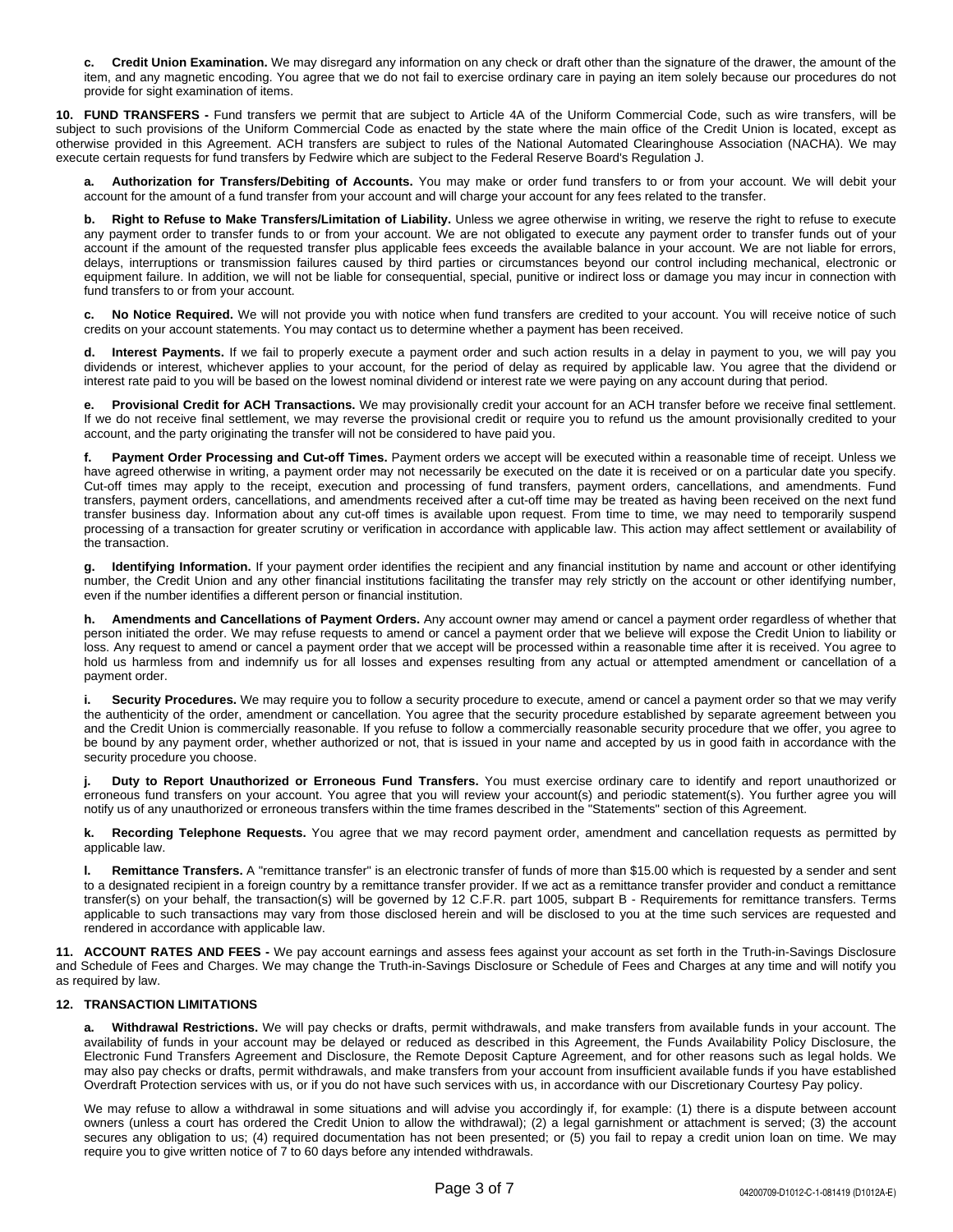**b. Transfer Limitations.** We may limit the dollar amount or the number of transfers from your account. Please consult your Truth-in-Savings Disclosure or your Electronic Fund Transfers Agreement and Disclosure.

**13. CERTIFICATE ACCOUNTS -** Any term share, share certificate, time deposit or certificate of deposit account (certificate account), whichever we offer as allowed by applicable federal or state law, is subject to the terms of this Agreement, the Truth-in-Savings Disclosure, the Account Receipt for each account, and any other documents we provide for the account, the terms of which are incorporated herein by reference.

## **14. OVERDRAFTS**

**a. What is an Overdraft?.** An overdraft occurs when a check, electronic Automated Clearing House (ACH), ATM or debit card, or other payment or transaction you have made is presented to the Credit Union for settlement, but sufficient funds are not available in your checking or other payment account ("checking account") to pay the transaction. In such a case, the payment would normally be returned to the payee or denied for insufficient funds, and you may be charged an NSF fee. If you have an Overdraft Protection service, however, the transaction can be paid using available funds from another deposit or loan account of yours or, if you qualify, with our discretionary Courtesy Pay service. You may incur fees as set forth in our Fee Schedule for using the Overdraft Protection services, so you should always take care to avoid creating any overdraft. The following terms explain how our Overdraft Protection services work.

**b. Overdraft Services.** We offer three levels of Overdraft Protection. The first level is composed of our Overdraft Protection plans. These services transfer available funds from your designated savings or line of credit account to pay a transaction when your checking account has an insufficient available account balance. The Credit Union's determination of an insufficient available account balance may be made at any time between presentation and the Credit Union's midnight deadline with only one review of the account required. We will charge an Automatic Transfer fee as set forth in the Fee Schedule for these services. This fee is less than the Overdraft fee for the Courtesy Pay services described below. To use this service, you must enroll and designate the transfer priority of your Overdraft Transfer sources by notifying us. The second level of Overdraft Protection is called Standard Courtesy Pay. This service is automatically extended to eligible members for most kinds of payments and is provided pursuant to our Discretionary Courtesy Pay Policy as a non-contractual courtesy. It is not a line of credit and it is not guaranteed. However, in the event you write a check or initiate an ACH, online bill payment, or recurring debit card transaction and sufficient funds are not available in your checking account to pay the transaction, and if there are no other sources of Overdraft Protection available, we will strive to pay your reasonable overdrafts subject to your limit if your account is in good standing and you continue to meet eligibility requirements. The third level of Overdraft Protection is called Enhanced Courtesy Pay, and it extends the Courtesy Pay service to your ATM and everyday (one-time) debit card transactions. To use this service, you must affirmatively opt-in to Enhanced Courtesy Pay for ATM and everyday debit card transactions by completing our opt-in form. For both levels of the Courtesy Pay service, we do not have to notify you if your account does not have sufficient available funds in order to pay an item, and we will charge an Overdraft fee as set forth in the Fee Schedule when a transaction is paid using the service. Alternatively, if we choose not to pay the transaction, the item will be returned to the payee and your account will be subject to an NSF fee as set forth in the Fee Schedule. We may charge a fee each time an item is submitted or resubmitted for payment; therefore, you may be assessed more than one fee as a result of a returned item and resubmission(s) of the returned item. If you no longer want an Overdraft Protection service, you may opt-out of any level at any time by writing or calling us. Please refer to our Discretionary Courtesy Pay Policy for eligibility requirements and additional information about the Courtesy Pay service.

Actual and Available Balances. In order to accurately manage your checking account and avoid overdraft fees, it is important to understand that your checking account has two kinds of balances: the "actual balance" and the "available balance." Funds used to pay transactions may be limited based on the available balance. We use the available balance to determine if your account will be overdrawn. You can check the amount of your actual balance and your available balance when you review your account online, on our audio response system, at most ATMs, by phone, or at any of our branches. You must be enrolled in our electronic fund transfer services in order to check your balance through those systems.

The actual balance of your account is the actual amount of money that is in your account at any given time. The actual balance reflects transactions that have been posted to your account. It does not reflect transactions that are pending. For example, if you have \$50 in your account and you write a check for \$40, then your actual balance remains at \$50 until the check is posted to the account. The actual balance does not reflect the pending check while it is in transit to be settled with us. The actual balance also does not reflect items that have not yet been posted to your account, such as a remotely deposited check that has been submitted for deposit and is under review.

The available balance is that part of the actual balance that is available for you to use without incurring Automatic Transfer or Overdraft fees. The available balance takes into account holds placed on account funds such as check deposit holds under our Funds Availability Policy, holds for pending debit card transactions that have been preauthorized but not yet posted, and legal holds. For example, if you have \$50 in your account and you use your debit card at a restaurant for \$20, then the restaurant may ask us to preauthorize the payment. When that happens, we will place a hold on your account for \$20 and your available balance will be \$30, even though your actual balance will remain at \$50 until the transaction posts or the hold is released. Funds subject to a hold are not available to pay checks, debit card, online bill payments, ACH, and other transactions. Please refer to the Electronic Fund Transfers Agreement and Disclosure for more information about debit card preauthorization holds. You should also keep in mind that the available balance may not always reflect all outstanding pending payments such as checks that you have written that are in transit. Additionally, the available balance may not always reflect outstanding debit card transactions. For example, if a merchant obtains our prior authorization but does not submit a one-time debit card transaction for payment within five business days of the preauthorization, we must release the hold. In such a case, the available balance will not reflect the outstanding transaction until we receive and post it to the account. Pending transactions and holds placed on your account may reduce your available balance and may cause your account to become overdrawn regardless of your account balance. In such cases, subsequent posting of the pending transactions may further overdraw your account and be subject to additional fees. As a result, you must carefully track of all of your transactions to ensure you have sufficient funds available in your checking or other applicable account when the transactions are presented to us. Failure to do so may cause you to incur fees.

**d. Payment Order of Transactions**. The order in which we process checks and other withdrawal orders ("items") may also affect the total amount of overdraft and other fees that may be charged to your account. Items may not be processed in the order made. While we may choose to process items in any order we choose in keeping with applicable law, including posting all debit card transactions during any day before posting any other checks, withdrawal orders, or other electronic fund transfers presented or made, our general policy is to pay items as we receive them. We typically receive items to be processed against your accounts multiple times per day in what are referred to as presentment files. Each presentment file received contains a large amount of a specific type of item (for example, checks, ACH, or ATM/Point of Sale (POS) transactions). These presentment files may contain multiple items to be processed against your account. In those cases where multiple items are received at the same time, the items will generally be paid as follows: Checks are paid in random order as received. For ACH files, we will post all ACH credits first and then debits in random order as received. ATM/POS items are paid in the order they are presented. Transactions performed in person, such as withdrawals or checks cashed at our stores, are generally paid when they are performed. Our payment policy may cause your larger items not to be paid first (such as your rent or mortgage payment), but this payment order may reduce the amount of overdraft and other fees you have to pay if sufficient funds are not available to pay all of your items.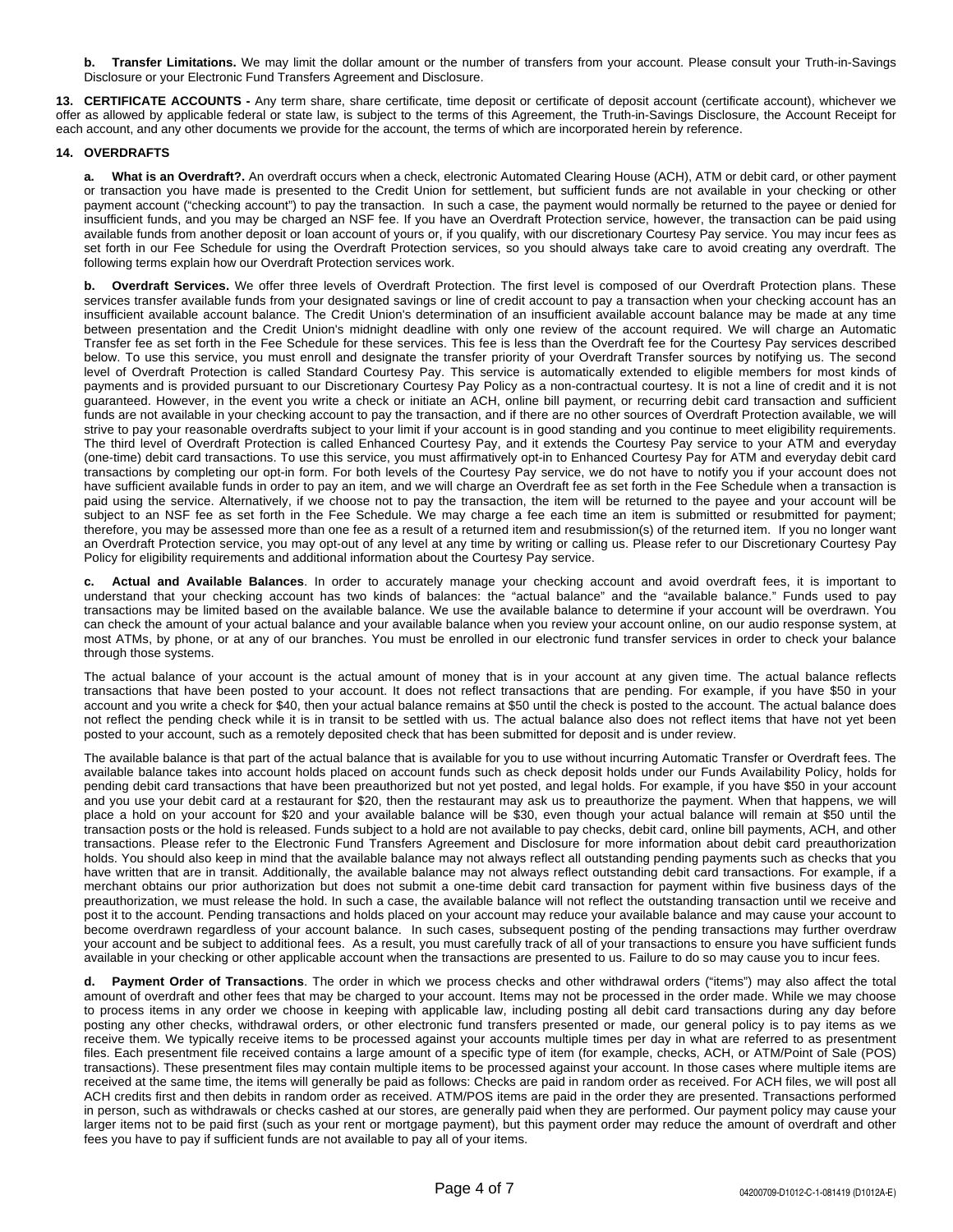**e. General.** You agree to maintain sufficient available funds in your accounts at all times to pay any withdrawal order (whether oral, written, or otherwise) or item presented for payment against the applicable account. We are under no obligation to pay any order or item (i) the amount of which exceeds the available balance in the account upon which the order was made or the item was drawn, or (ii) that would exceed limitations imposed upon the applicable account under our policies and procedures or under applicable law, including Federal Reserve Board Regulation D. In the event that we do pay any such order or item, we will not waive our right to dishonor any subsequent orders or items presented. If we do pay an order or item, the amount of which exceeds the available balance in the account upon which it is drawn, or if any item deposited to your account is subsequently returned and charged back to your account creating an overdraft, you agree to pay us immediately the amount by which that account is overdrawn together with any fees that we might assess. You also authorize us to deduct any overdraft from your next deposit (including a direct deposit of Social Security or other government benefits), to withhold or to transfer funds from any other account to which you are a party in amounts sufficient to cover any overdraft and resulting overdraft fees, or to use any other collection remedy available to us by law.

In the event that you write a check or take any other action that would result in an account becoming overdrawn, and if you have established an Overdraft Protection plan, such check or action taken shall be deemed to be a request by you to us to transfer available funds from your designated account (subject to transaction limitations) or to make an advance under your line of credit account with us, in increments that we deem sufficient or have specified in the Fee Schedule to pay such check or otherwise remedy the overdraft, together with any fee we may impose. We will use our best efforts to transfer funds from your designated account to your checking account, or to make an advance under your line of credit account with us, in the manner in which you have directed. A fee may be charged for Automatic Transfers as set forth in the Fee Schedule. If sufficient funds are not available, then any such item presented may be returned to the payee due to insufficient funds and an NSF fee will be charged or we may consider paying the Item under our discretionary Courtesy Pay Policy, subject to your eligibility and the Overdraft Fee. In some cases, such as a preauthorized debit card transaction we have committed to pay at the time of purchase, we may be required to pay the transaction against insufficient available funds at the time of presentment, even if you are not eligible for or have not opted into Enhanced Courtesy Pay protection for everyday debit card transactions, but in such a case we will not charge an Overdraft Fee unless permitted by law. Due to computer limitations, our systems may sometimes charge an Overdraft Fee for a debit card transaction when you are not enrolled in Enhanced Courtesy Pay, but if this should occur and we are not permitted to collect the fee, we will promptly refund any such fee on request. Please monitor your debit card transactions and notify us if you believe a fee may have been incorrectly assessed. Each party to any of your accounts will be jointly and severally liable for overdrafts caused by any other party to the account. In the event the Credit Union reasonably believes that the use of your account(s) is abusive due to excessive checks or transactions presented on insufficient funds, excessive activity, or otherwise, we may limit or terminate certain services or your account may be closed

**15. POSTDATED AND STALEDATED CHECKS OR DRAFTS -** You agree not to issue any check or draft that is payable on a future date (postdated). If you do draw or issue a check or draft that is postdated and we pay it before that date, you agree that we shall have no liability to you for such payment. You agree not to deposit checks, drafts, or other items before they are properly payable. We are not obligated to pay any check or draft drawn on your account that is presented more than six months past its date; however, if the check or draft is paid against your account, we will have no liability for such payment.

## **16. STOP PAYMENT ORDERS**

**a. Stop Payment Order Request.** Any owner may request a stop payment order on any check or draft drawn on the owner's account. To be binding, the order must accurately describe the check or draft, including the exact account number, check or draft number, and amount of the check or draft. This exact information is necessary for the Credit Union to identify the check or draft. If we receive incorrect or incomplete information, we will not be responsible for failing to stop payment on the check or draft. In addition, we must receive sufficient advance notice of the stop payment order to allow us a reasonable opportunity to act on it. If we recredit your account after paying a check or draft over a valid and timely stop payment order, you agree to sign a statement describing the dispute with the payee, to assign to us all of your rights against the payee or other holders of the check or draft, and to assist us in any legal action.

Stop payment orders for preauthorized debit transactions from your account are governed by Regulation E. Please refer to the Electronic Fund Transfers Agreement and Disclosure for rules regarding stop payments on preauthorized debit transactions.

**b. Duration of Order.** A written stop payment order is effective for six months and may be renewed for additional six-month periods by submitting a renewal request in writing, or in a record if allowed by applicable law, before the stop payment order then in effect expires. We do not have to notify you when a stop payment order expires.

**c. Liability.** Fees for stop payment orders are set forth in the Truth-in-Savings Disclosure or Schedule of Fees and Charges. You may not stop payment on any certified check, cashier's check, teller's check, or any other check, draft, or payment guaranteed by us. Although payment of an item may be stopped, you may remain liable to any item holder, including us. You agree to indemnify and hold the Credit Union harmless from all costs, including attorney's fees and all damages or claims related to our refusal to pay an item, as well as claims of any joint account owner or of any payee or endorsee for failing to stop payment of an item as a result of incorrect information provided by you.

**17. CREDIT UNION LIABILITY -** If we do not properly complete a transaction according to this Agreement, we will be liable for your losses or damages not to exceed the amount of the transaction, except as otherwise provided by law. We will not be liable if, for example: (1) your account contains an insufficient available balance for the transaction; (2) circumstances beyond our control prevent the transaction; (3) your loss is caused by your or another financial institution's negligence; or (4) your account funds are subject to legal process or other claim. We will not be liable for consequential damages, except liability for wrongful dishonor. We are not responsible for a check or draft that is paid by us if we acted in a commercially reasonable manner and exercised ordinary care. We exercise ordinary care if our actions or nonactions are consistent with applicable state law, Federal Reserve regulations and operating letters, clearinghouse rules, and general financial institution practices followed in the area we serve. You grant us the right, in making payments of deposited funds, to rely exclusively on the form of the account and the terms of this Agreement. Any conflict regarding what you and our employees say or write will be resolved by reference to this Agreement.

**18. CHECKS OR DRAFTS PRESENTED FOR PAYMENT IN PERSON -** We may refuse to accept any check or draft drawn on your account that is presented for payment in person. Such refusal shall not constitute a wrongful dishonor of the check or draft, and we shall have no liability for refusing payment. If we agree to cash a check or draft that is presented for payment in person, we may require the presenter to pay a fee. Any applicable check or draft cashing fees are stated in the Schedule of Fees and Charges.

**19. REMOTELY CREATED CHECKS OR DRAFTS -** For purposes of this paragraph, "account" means a transaction account, credit account, or any other account on which checks or drafts may be drawn. A remotely created check or draft is a check or draft created by someone other than the person on whose account the check or draft is drawn. A remotely created check or draft is generally created by a third party payee as authorized by the owner of the account on which the check or draft is drawn. Authorization is usually made over the telephone or through online communication. The owner of the account does not sign a remotely created check or draft. In place of the owner's signature, the remotely created check or draft usually bears a statement that the owner authorized the check or draft or bears the owner's printed or typed name. If you authorize a third party to draw a remotely created check or draft against your account, you may not later revoke or change your authorization. It is your responsibility to resolve any authorization issues directly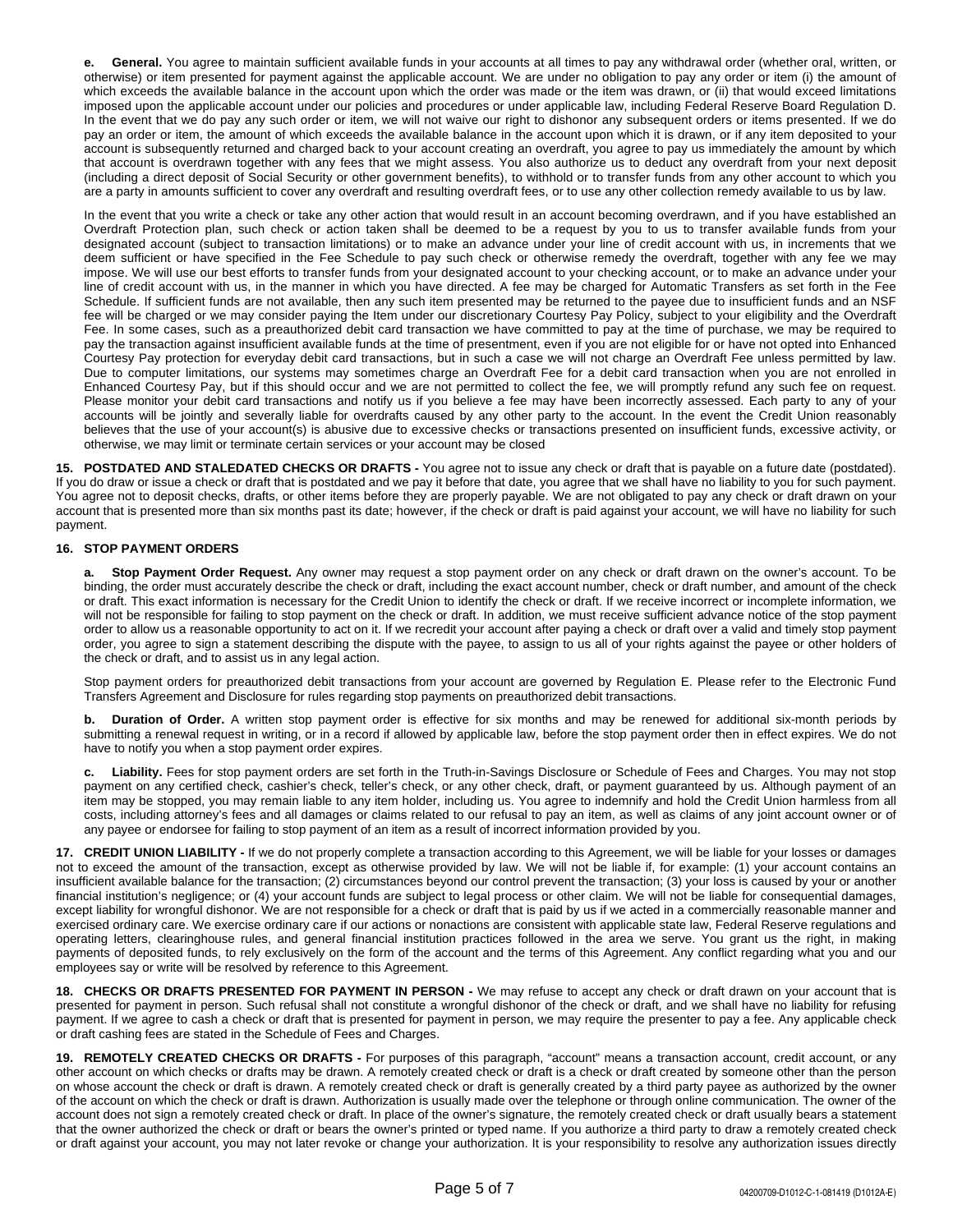with the third party. We are not required to credit your account and may charge against your account any remotely created check or draft for which the third party has proof of your authorization.

**20. PLEDGE, RIGHT OF OFFSET AND STATUTORY LIEN -** Unless prohibited by law, you pledge and grant as security for all obligations you may have now or in the future, except obligations secured by your principal residence, all shares and dividends and all deposits and interest, if any, in all accounts you have with us now and in the future. If you pledge a specific dollar amount in your account(s) for a loan, we will freeze the funds in your account(s) to the extent of the outstanding balance of the loan or, if greater, the amount of the pledge if the loan is a revolving loan. Otherwise, funds in your pledged account(s) may be withdrawn unless you are in default. You agree we have the right to offset funds in any of your accounts against the obligation owed to us. Federal or state law (depending upon whether we have a federal or state charter) gives us a lien on all shares and dividends and all deposits and interest, if any, in accounts you have with us now and in the future. Except as limited by federal or state law, the statutory lien gives us the right to apply the balance of all your accounts to any obligation on which you are in default. After you are in default, we may exercise our statutory lien rights without further notice to you.

**Your pledge and our statutory lien rights will allow us to apply the funds in your account(s) to what you owe when you are in default, except** as limited by federal or state law. If we do not apply or offset the funds in your account(s) to satisfy your obligation, we may place an administrative freeze on your account(s) in order to protect our statutory lien rights and may apply or offset the funds in your account(s) to the amount you owe us at a later time. The statutory lien and your pledge do not apply to any Individual Retirement Account or any other account that would lose special tax treatment under federal or state law if given as security. By not enforcing our right to apply or offset funds in your account(s) to your obligations that are in default, we do not waive our right to enforce these rights at a later time.

**21. LEGAL PROCESS -** If any legal action is brought against your account, we may pay out funds according to the terms of the action or refuse any payout until the dispute is resolved, as permitted by law. Any expenses or attorney fees we incur responding to legal process may be charged against your account without notice, unless prohibited by law. Any legal process against your account is subject to our lien and security interest.

**22. ACCOUNT INFORMATION -** Upon request, we will give you the name and address of each agency from which we obtain a credit report regarding your account. We agree not to disclose account information to third parties except when: (1) it is necessary to complete a transaction; (2) the third party seeks to verify the existence or condition of your account in accordance with applicable law; (3) such disclosure complies with the law or a government agency or court order; or (4) you give us written permission.

## **23. NOTICES**

**a. Name or Address Changes.** You are responsible for notifying us of any name or address change. The Credit Union is only required to attempt to communicate with you at the most recent address you have provided to us. We may require all name and address changes to be provided in writing. If we attempt to locate you, we may impose a service fee as set forth in the Truth-in-Savings Disclosure or Schedule of Fees and Charges.

**b.** Notice of Amendments. Except as prohibited by applicable law, we may change the terms of this Agreement at any time. We will notify you, in a manner we deem appropriate under the circumstances, of any changes in terms, rates or fees as required by law. We reserve the right to waive any terms of this Agreement. Any such waiver shall not affect our right to future enforcement.

**Effect of Notice.** Any written notice you give us is effective when we receive it. Any written notice we give to you is effective when it is provided electronically or is deposited in the U.S. mail, postage prepaid and addressed to you at your statement mailing address, and will be effective whether or not received by you. Notice to any account owner is considered notice to all account owners.

**d. Electronic Notices.** If you have agreed to receive notices electronically, we may send you notices electronically and discontinue mailing paper notices to you until you notify us that you wish to reinstate receiving paper notices.

**24. TAXPAYER IDENTIFICATION NUMBER AND BACKUP WITHHOLDING -** You agree that we may withhold taxes from any dividends or interest earned on your account as required by federal, state or local law or regulations. Your failure to furnish a correct Taxpayer Identification Number (TIN) or meet other requirements may result in backup withholding. If your account is subject to backup withholding, we must withhold and pay to the Internal Revenue Service a percentage of dividends, interest, and certain other payments. If you fail to provide your TIN within a reasonable time we may close your account and return the balance to you, less any applicable service fees.

## **25. STATEMENTS**

**a. Contents.** If we provide a periodic statement for your account, you will receive a periodic statement that shows the transactions and activity on your account during the statement period as required by applicable law. If a periodic statement is provided, you agree that only one statement is necessary for joint multiple party accounts. For share draft or checking accounts, you understand and agree that your original check or draft, when paid, becomes property of the Credit Union and may not be returned to you, but copies of the check or draft may be retained by us or by payablethrough financial institutions and may be made available upon your request. You understand and agree that statements are made available to you on the date they are mailed to you or, if you have requested, on the date they are made available to you electronically. You also understand and agree that checks, drafts, or copies thereof are made available to you on the date the statement is mailed to you or is provided to you electronically, even if the checks or drafts do not accompany the statement.

**b.** Examination. You are responsible for promptly examining each statement upon receiving it and reporting any irregularities to us. If you fail to report any irregularities such as forged, altered, unauthorized, unsigned, or otherwise fraudulent items drawn on your account, erroneous payments or transactions, or other discrepancies that are reflected on your statement within 33 days of the date we sent or otherwise provided the statement to you, we will not be responsible for your loss. We also will not be liable for any items that are forged or altered in a manner not detectable by a reasonable person, including the unauthorized use of facsimile signature equipment.

Unauthorized electronic fund transfers governed by Regulation E are subject to different reporting periods. Please refer to the Electronic Fund Transfers Agreement and Disclosure for reporting requirements pertaining to electronic fund transfers.

**c. Notice to Credit Union.** You agree that the Credit Union's retention of checks or drafts does not alter or waive your responsibility to examine your statements or the time limit for notifying us of any errors. The statement will be considered correct for all purposes, and we will not be liable for any payment made or charge to your account unless you notify us in writing within the above time limit for notifying us of any errors. If you fail to receive a periodic statement, you agree to notify us within 14 days of the time you regularly receive a statement.

**d. Address.** If we mail you a statement, we will send it to the last known address shown in our records. If you have requested to receive your statement electronically, we will send the statement or notice of statement availability to the last e-mail address shown in our records.

**26. INACTIVE ACCOUNTS -** As allowed by applicable law, we may classify your account as inactive or dormant and assess a fee if you have not made any transactions in your account over a specified period of time. The period of inactivity, the fee for servicing an inactive or dormant account, and the minimum balance required to avoid the service fee, if any, are set forth in our Schedule of Fees and Charges. You authorize us to transfer funds